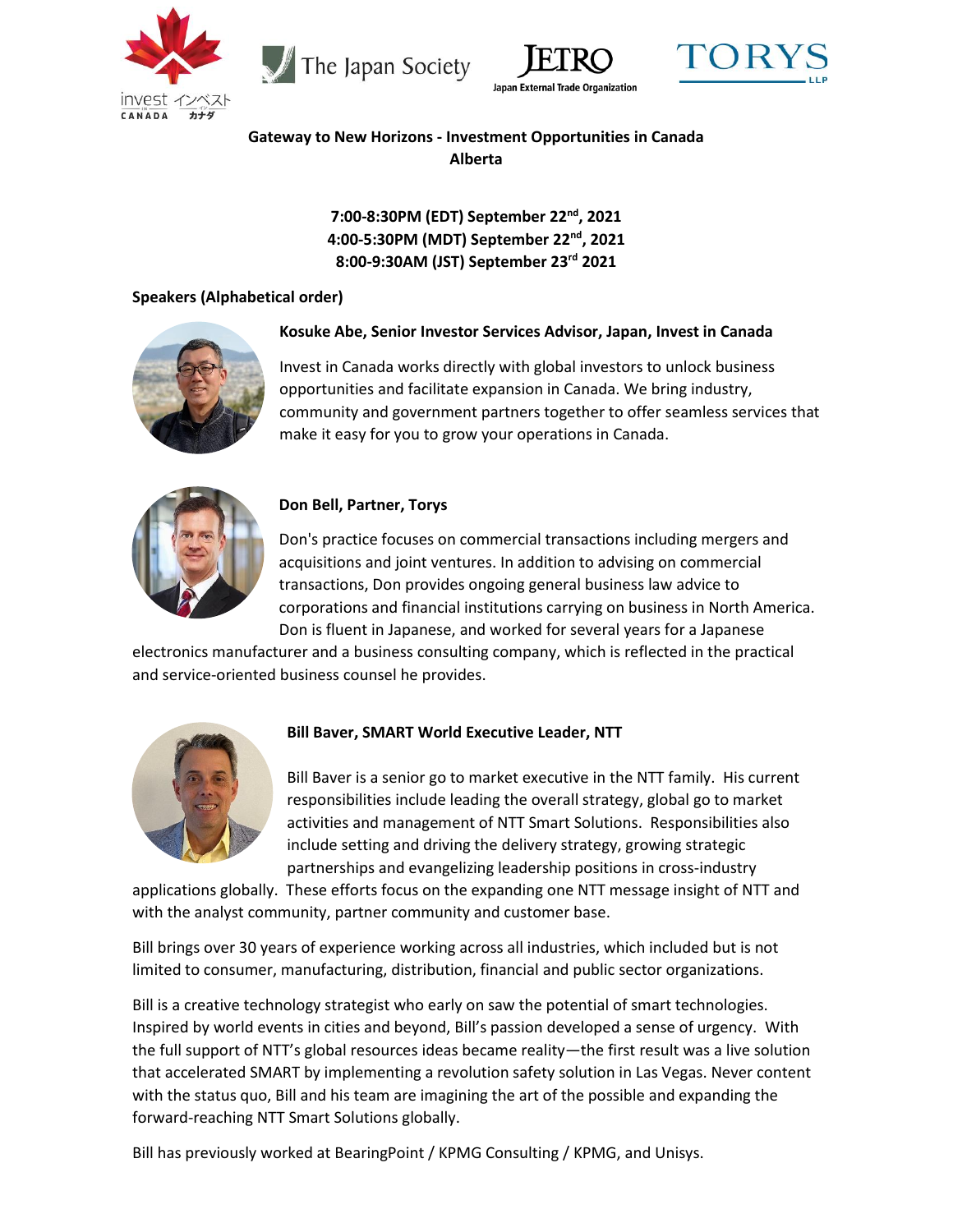









## **Nella Brodett Director, Investment & Partnerships, Alberta Machine Intelligence Institute (Amii)**

Nella Brodett is the Director of Investment & Partnerships at Amii. After earning her Bachelor of Commerce from Ryerson University, Nella began her career in the Toronto tech sector where she gained a breadth of cross-sector experience working with startups, the provincial government, health

technology commercialization and AI. Nella enjoys developing lasting relationships creating meaningful change to society's most pressing challenges.



## **Michael Couch, MSc., Senior Investment Advisor (Japan), Invest Alberta Corporation**

With a B.A. in Economics and Japanese from the University of Alberta and M.Sc. in Energy Science (Economics) from Kyoto University, Michael has worked in both the private and public sectors between the Americas and Japan for over fifteen years. Recently returning from the Nevada Institute

for Autonomous Systems to Alberta as Senior Advisor for Japan with the Invest Alberta Corporation, Michael previously served in various roles within the Government of Alberta streamlining policy and regulations, and leading a variety of strategic trade and investment attraction initiatives for the province across a variety of sectors; including agriculture, energy and environment, aerospace and defence, unmanned systems, and life sciences. Michael is driven by developing new trade and investment opportunities through his well established international public-private network to connect qualified foreign companies to the Japanese market and vice versa.



complete.

### **Katie Curran, Interim Chief Executive Officer, Invest in Canada**

Effective May 20, 2021, Katie Curran has taken on the role of Interim CEO of Invest in Canada, succeeding inaugural CEO Ian McKay, who was named Canada's Ambassador to Japan. As Interim CEO, she will lead Invest in Canada's efforts to promote, facilitate and accelerate global investments into Canada and will continue in this role until a search for a new CEO is

Ms. Curran previously served as Invest in Canada's Chief Administrative Officer and is a core member of the Invest in Canada leadership team responsible for the successful launch of Invest in Canada. She has been instrumental in building Canada's first federal investment promotion agency (IPA), ensuring Invest in Canada's activities align with its mandate and establishing the foundations for excellence in governance and strong stewardship of resources.

Prior to joining Invest in Canada, Ms. Curran held a range of senior roles in talent consulting and human resource management in both the private and public sector.

Ms. Curran holds an MBA from Telfer School of Management and a B. Com. in Human Resource Management from the University of Ottawa.